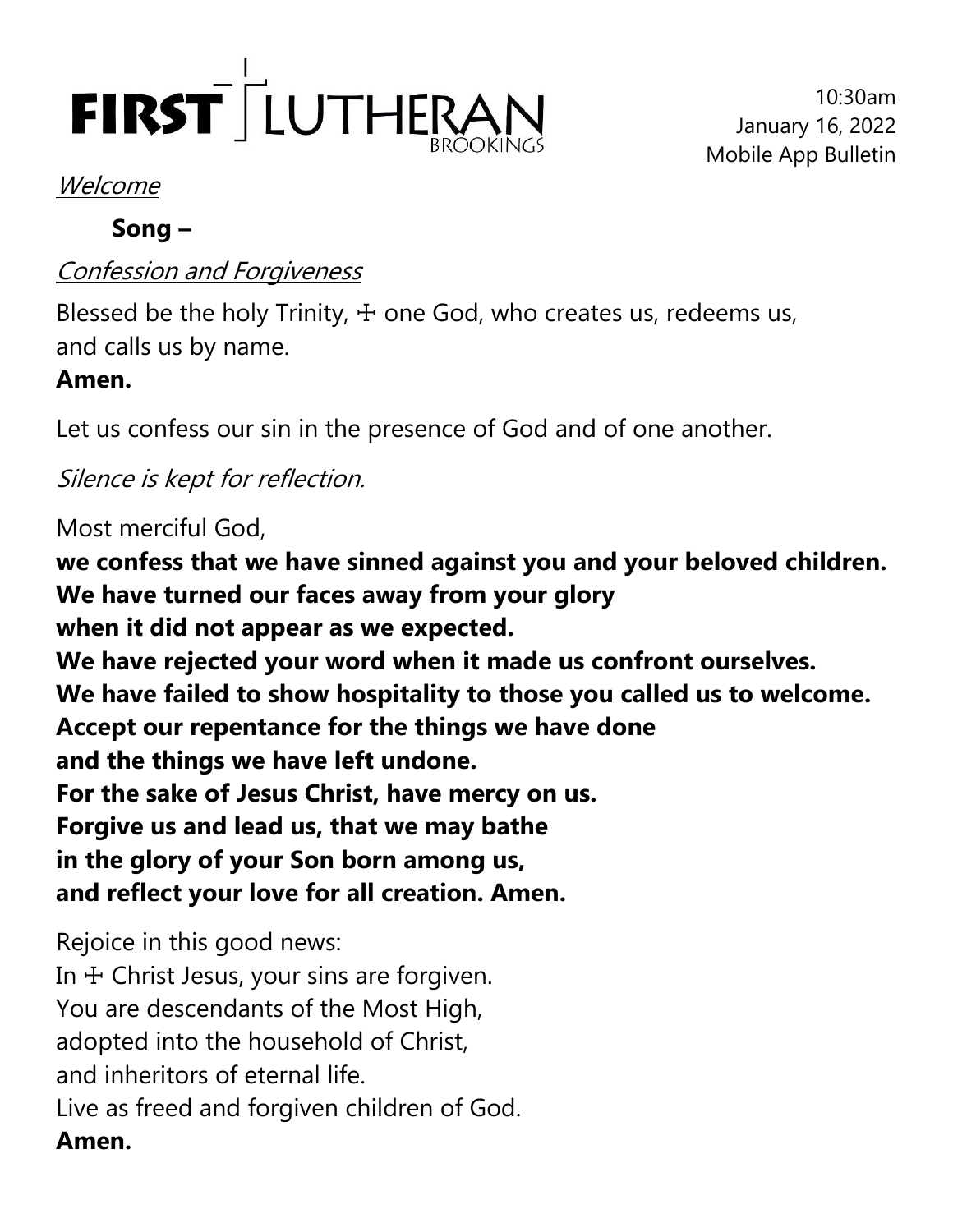### Prayer of the Day

Let us pray. Lord God, source of every blessing, you showed forth your glory and led many to faith by the works of your Son, who brought gladness and salvation to his people. Transform us by the Spirit of his love, that we may find our life together in him, Jesus Christ, our Savior and Lord.

#### **Amen.**

Readings – Isaiah 62:1-5; 1 Corinthians 12:1-11

Children's Message

**Song –**

Gospel Reading – The Holy Gospel according to John.

The Gospel of the Lord. **Praise to you, O Christ.**

Sermon - Pastor Trey Daum

**Song -**

Baptism – Ryann Elizabeth Doyle

# **Baptism Song -**

## Prayers of Intercession

The Spirit of the Lord is poured out upon us in abundance; so we are bold to pray for the church, the world, and all that God has made.

## A brief silence.

By your Spirit, activate within your church gifts of faith, healing, and prophecy. Unite those who profess your name across congregations, denominations, and geographic boundaries. Open our hearts to recognize and celebrate surprising miracles. Bless Ryann, her parents and godparents, and all those in her family both present and absent. God of grace, **hear our prayer.**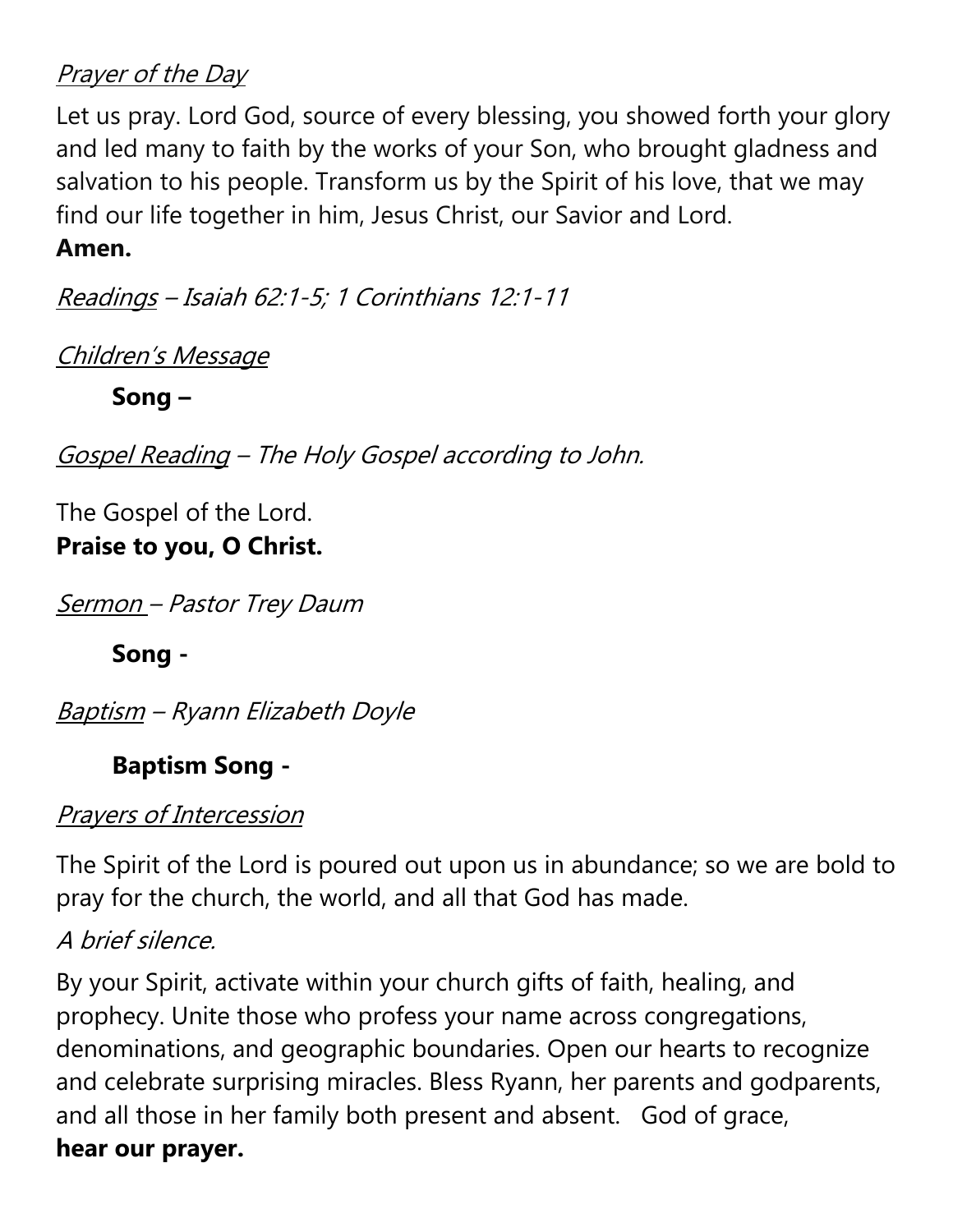Your creation reflects your generosity. Bless farmers, migrant farmworkers, orchard-keepers, ranchers, and all who tend the abundance of the land. Protect food and water sources from destruction, that all can eat and drink and be satisfied. God of grace,

## **hear our prayer.**

By your Spirit, grant wisdom, knowledge, and discernment to those who hold leadership positions at any level. Direct policymakers toward compassionate decisions that build up safe and just communities. Lead all authorities in seeking and serving the common good. God of grace,

## **hear our prayer.**

As Jesus provided generously in a moment of need, provide generous gifts of healing for those in need this day especially Justin Pederson, Troy Williams, Vern Voelzke, Donna Steenson, Lethe and Dee. Provide abundantly for all who are hungry or thirsty, all seeking shelter, and all who seek peace. God of grace, **hear our prayer.**

You see us for who we are and you delight in us. Embrace those struggling with self-worth, wrestling with self-identity, or facing significant life transition. Remind us that nothing can separate us from your love. God of grace, **hear our prayer.** 

You bless us through the spiritual gifts of the saints who have gone before us. We give thanks for the life of Martin Luther King Jr. and all who have modeled the way of courageous faith. God of grace, **hear our prayer.**

Since we have such great hope in your promises, O God, we lift these and all of our prayers to you in confidence and faith; through Jesus Christ our Savior.

## **Amen.**

# Peace

The peace of Christ be with you always. **And also with you.**